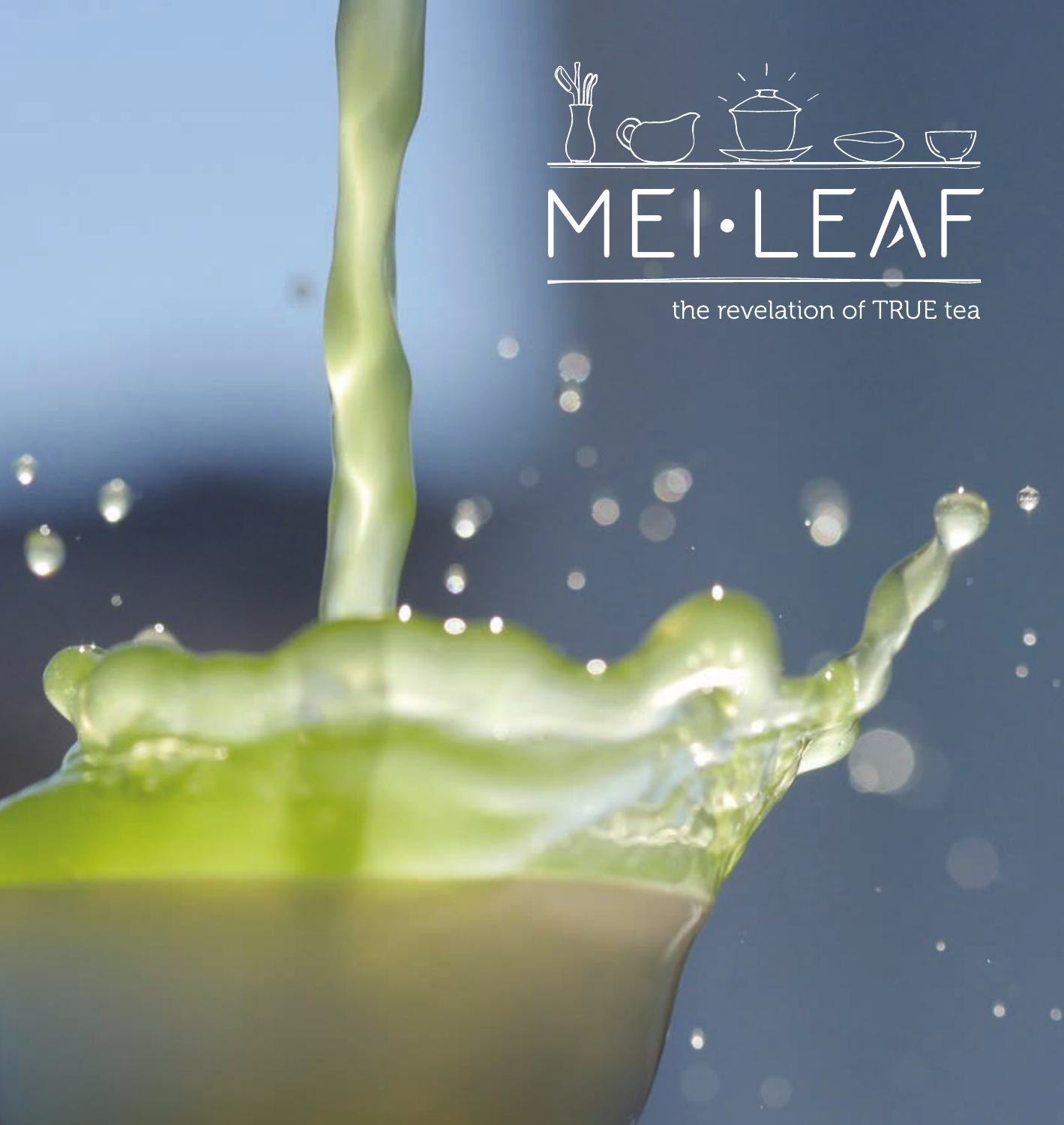

# WHO ARE WE?

## Mei Leaf has:

Been sourcing pinnacle grade, true tea for over 15 years.

- Built an international reputation as one of the finest  $\bigoplus$ curators of tea in the world with an envied catalogue of exclusive, origin-sourced, single-batch teas.
- The biggest Tea YouTube channel in the world, creating  $\bigoplus$ weekly videos with over 2 million views and about 1 million minutes watched per month. We have a loyal following of 'Teaheads' globally.
- A Teahouse in London which was recently  $\bigoplus$ voted 'The Most Loved Shop in London' by TimeOut London.

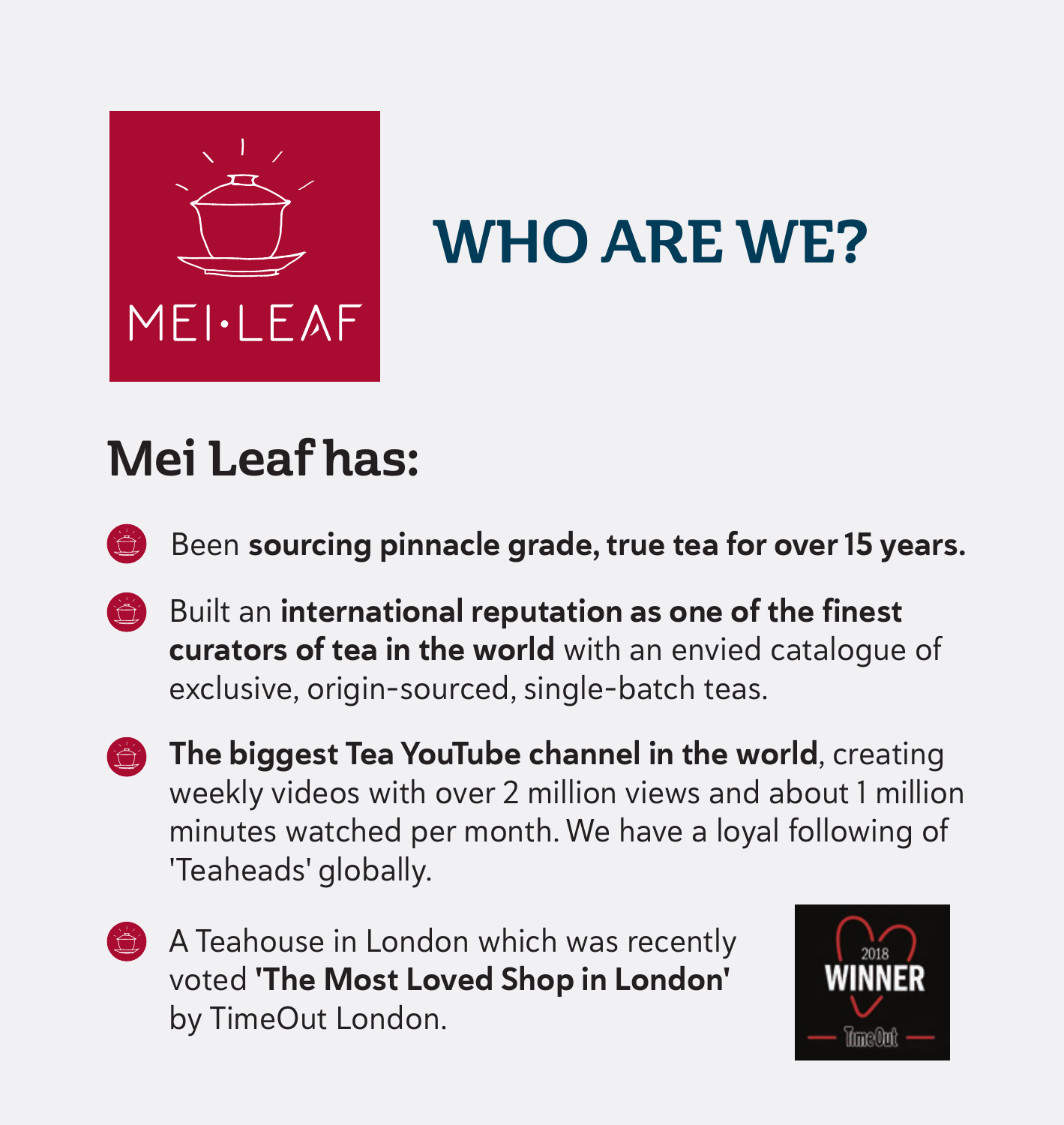# THE MEI LEAF DIFFERENCE

### SINGLE-BATCH 1

All of our tea is single-batch, sourced from one harvest made by one producer. This gives the tea an individuality and character unlike blended commodity tea.

### SEASONALLY CURATED 2

Our tea sourcing is obsessive. Every season we visit the mountains and collect hundreds of samples from a vast network of producers. Every sample is tasted blind by renowned tea expert Don Mei, to curate our Mei Leaf selection.

#### GONG FU FOCUS

3

We champion Gong Fu Style brewing for the most immersive tea experience. Gong Fu tea is more and more popular in the West as people discover true tea and authentic brewing.

#### To apply to be a wholesale client, please send an introductory email to wholesale@meileaf.com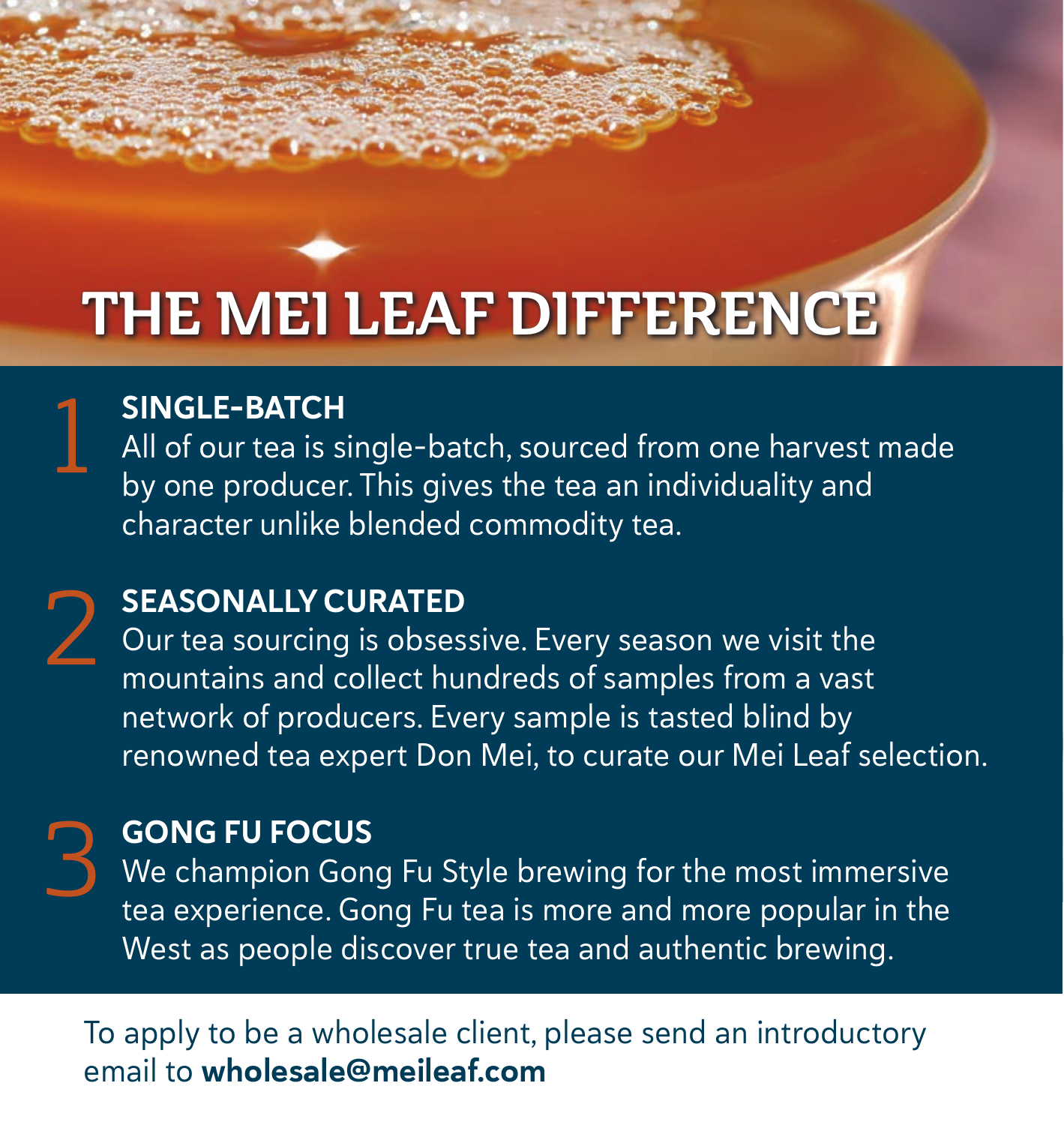

# WHY BUY FROM US?

#### PINNACLE TEA

All sellers talk about rare or premium teas but we are the real deal. Our network of farmers and deep tea knowledge means that we source teas usually reserved for the inner-circle of tea connoisseurs.



#### KNOWLEDGE & EDUCATION

Don Mei, our director, is one of the world's most well known tea educators.

Don's expertise covers all aspects of tea from history to processing to brewing, tasting and pairing.

All wholesale clients will have access to our online knowledge base and weekly masterclasses for staff training and to add value to their tea offerings.

### Let's talk about your Tea offerings: wholesale@meileaf.com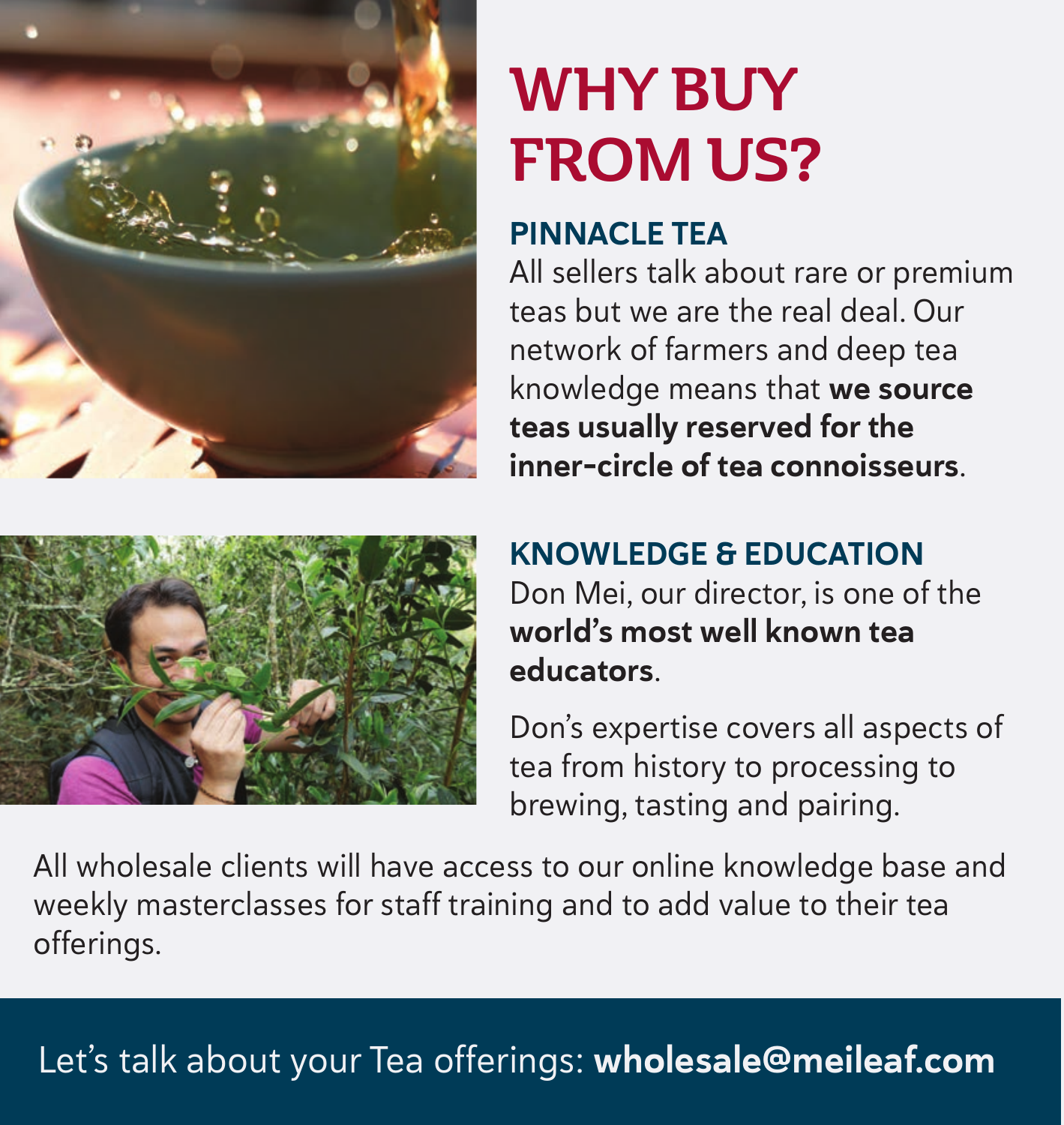#### BUSINESS EXPERIENCE

Mei Leaf has been serving and selling tea for 15 years at our teahouse in London.

#### We understand the stresses of running a business and the reliance on good margins, consistent quality and reliable suppliers.

We can advise on different styles of service and tea selections to maximise returns and customer experience.

#### MELLEAF BRAND IMAGE

Mei Leaf is globally known as one of the pioneers of the new wave of tea. We have created a loyal following of tea lovers with our fresh yet authentic approach to tea.



Mei Leaf has created the most watched Tea channel in the world and has influence across all social networks. We receive visitors traveling from across the globe to visit our teahouse, which was voted 'The Most Loved Shop in London' by TimeOut readers.

Any business selling or serving Mei Leaf teas will benefit greatly from our branding activity.